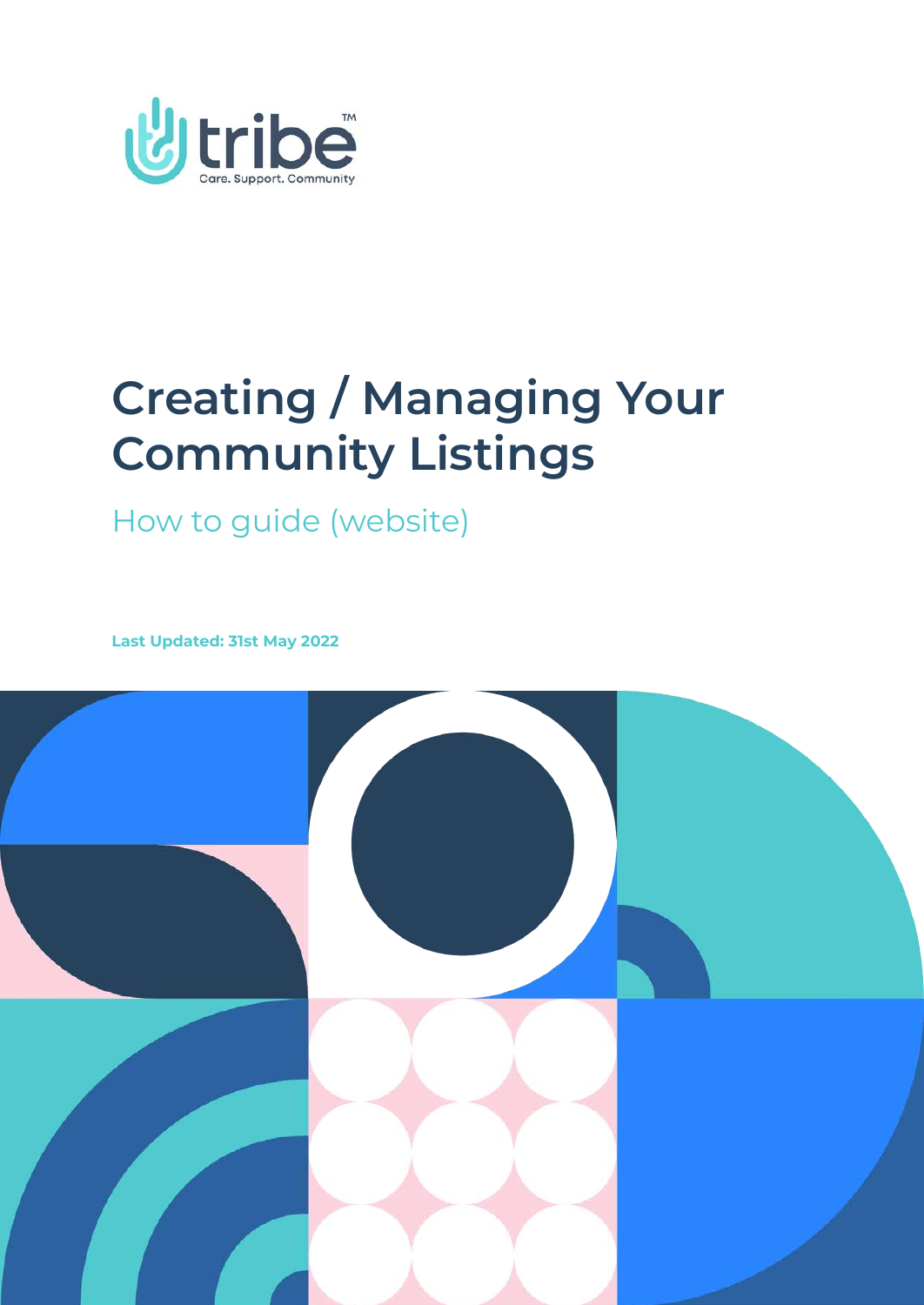## **Creating a New Listing on Tribe**

- 1. Navigate to the website (url <https://tribeproject.org/>).
- 2. Once you're on the website, navigate to the page 'Manage Community Groups'. This can be found in the website navigation bar under the tab 'Community' and the link 'Add a listing'.

| Find Support $\vee$ | Provide Support v                                                                                                                      | <b>Join Tribe</b><br>Community ^<br>About $\vee$                 |
|---------------------|----------------------------------------------------------------------------------------------------------------------------------------|------------------------------------------------------------------|
|                     | <b>Community Listings</b><br>冷<br>Groups, activities and services in your area                                                         | <b>Add a Listing</b><br>Add your groups, activities and services |
| <b>Photo</b>        | <b>Find Local Listings</b><br>Just enter a location to find groups,<br>activities and services in your local<br>community using Tribe. | OH 1<br>m<br>$\alpha$<br>Type a location                         |
|                     |                                                                                                                                        |                                                                  |

3. Once on the page, scroll down to the section 'Your Listings'.

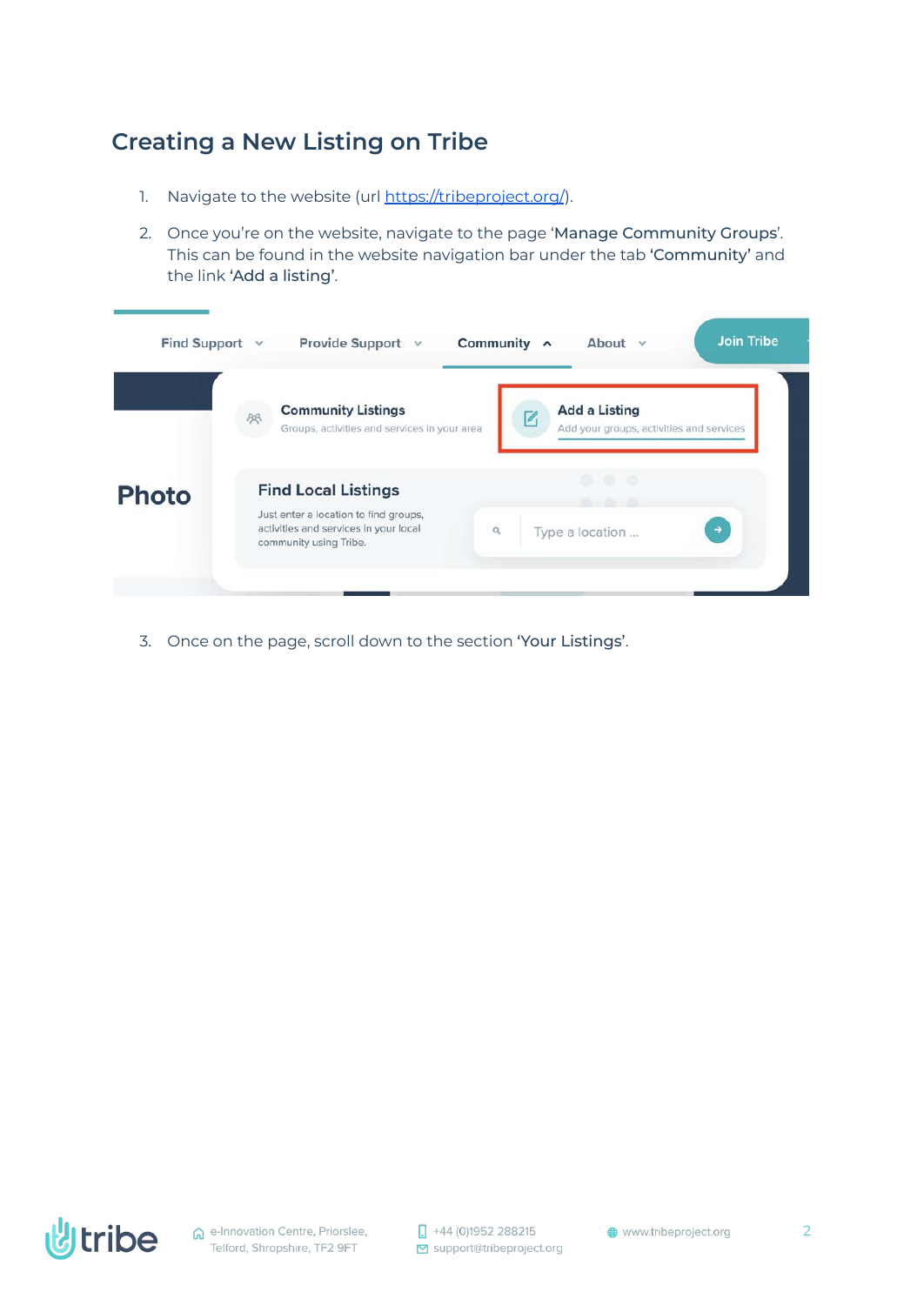4. In this section, find and click the card 'Create new listing'.



- 5. Go through the steps and enter the relevant information to your listing.
- 6. One you have finished, your listing will be sent to Tribe for approval.
- 7. Once approved, your listing will now be on the Tribe platform.

## **Manage an existing listing on Tribe**

- 1. Navigate to the website (url <https://tribeproject.org/>).
- 2. Once you're on the website, navigate to the page 'Manage Community Groups'
- 3. Once on the page, scroll down to the section 'Your Listings'.

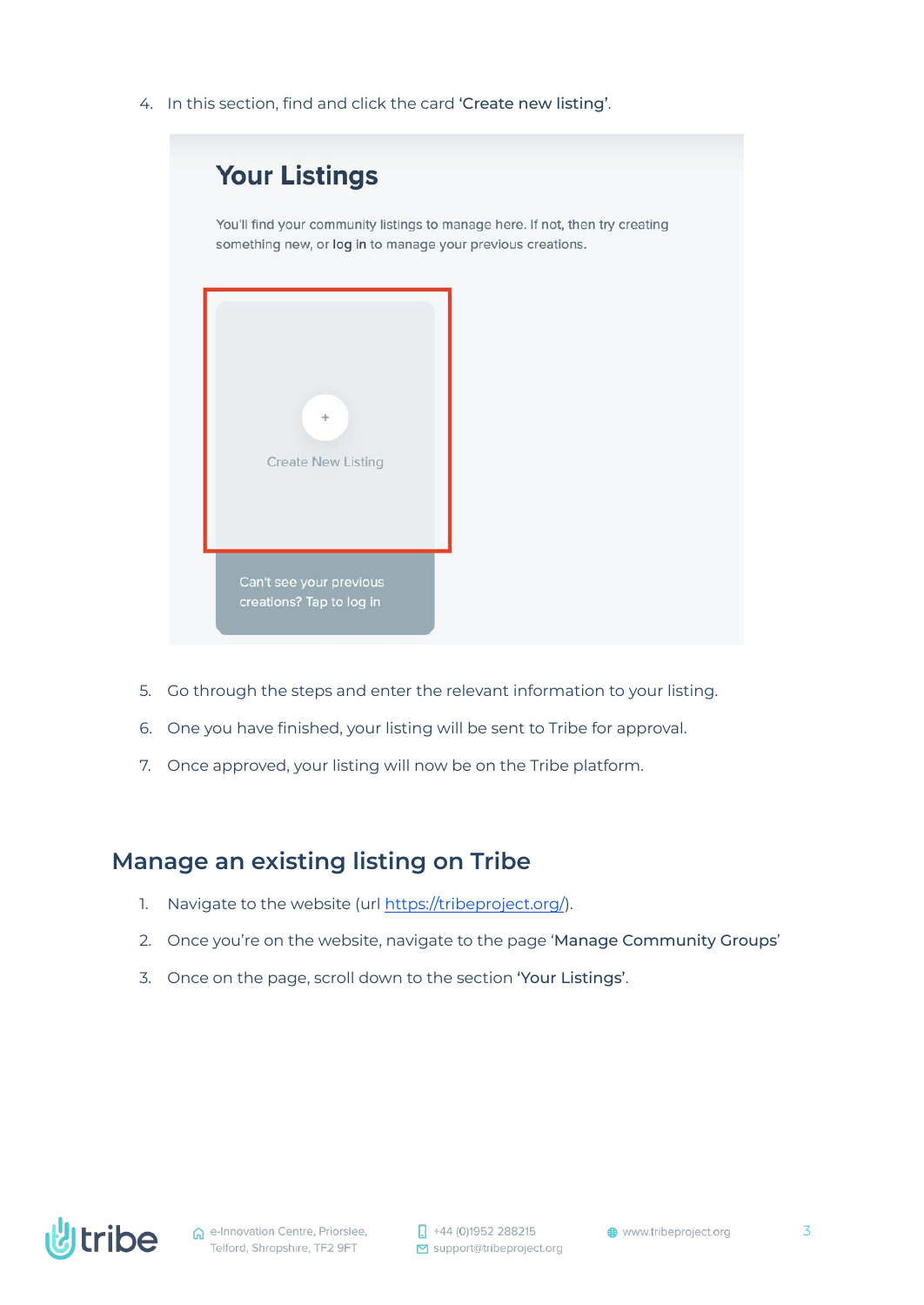4. If you're not signed in, click the link titled 'Tap to log in' at the bottom of the 'Create New Listing' card.